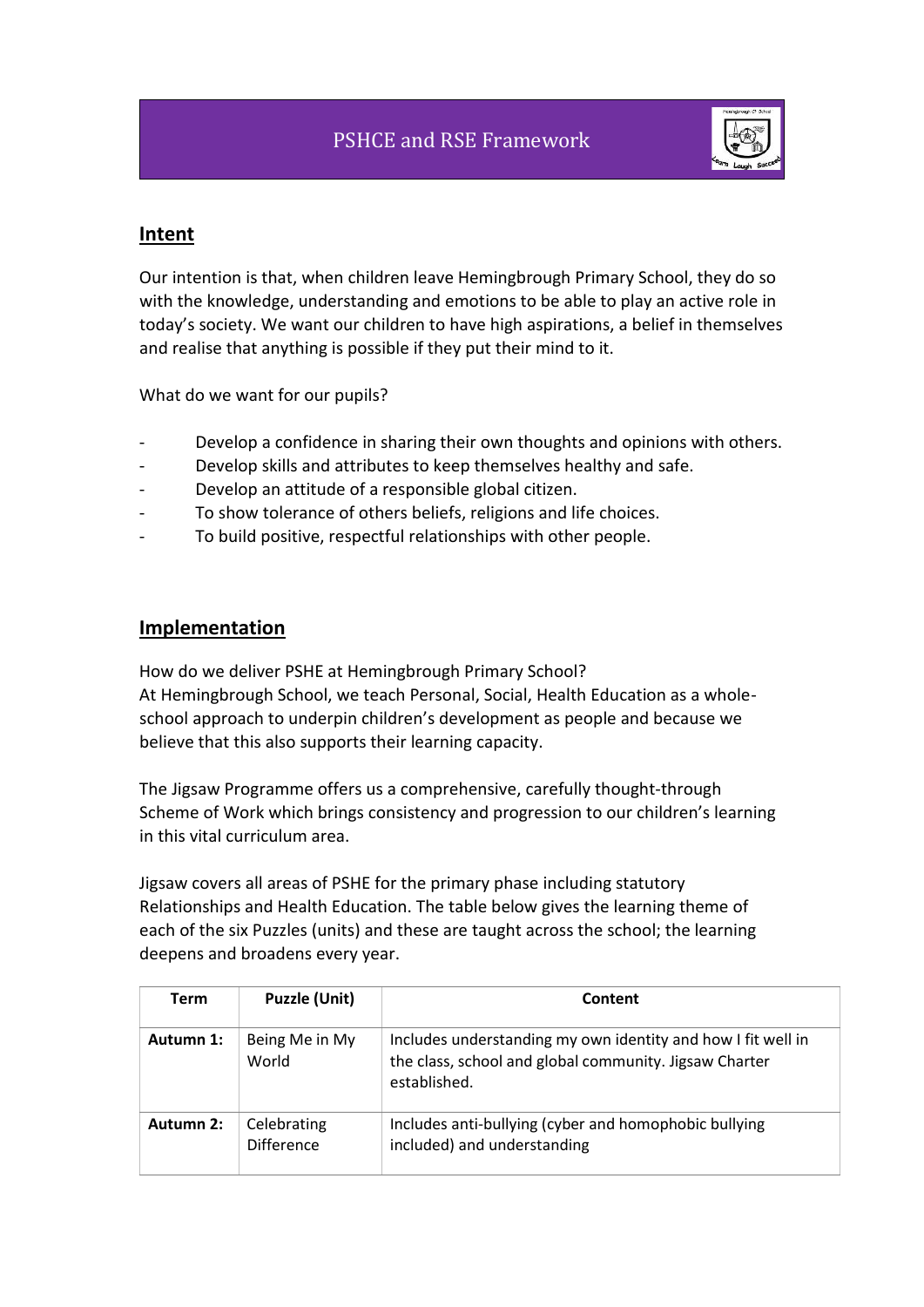| Spring 1: | Dreams and Goals  | Includes goal-setting, aspirations, who do I want to become<br>and what would I like to do for work and to contribute to<br>society              |
|-----------|-------------------|--------------------------------------------------------------------------------------------------------------------------------------------------|
| Spring 2: | <b>Healthy Me</b> | Includes drugs and alcohol education, self-esteem and<br>confidence as well as healthy lifestyle choices, sleep, nutrition,<br>rest and exercise |
| Summer 1: | Relationships     | Includes understanding friendship, family and other<br>relationships, conflict resolution and communication skills,<br>bereavement and loss      |
| Summer 2: | Changing Me       | Includes Relationships and Sex Education in the context of<br>coping positively with change                                                      |

At Hemingbrough School we allocate a session to PSHE each week in order to teach the PSHE knowledge and skills in a developmental and age-appropriate way.

These explicit lessons are reinforced and enhanced in many ways:

Assemblies and collective worship, praise and reward system, Learning Charter, through relationships child to child, adult to child and adult to adult across the school. We aim to 'live' what is learnt and apply it to everyday situations in the school community.

Class teachers deliver the weekly lessons to their own classes.

Also:

Visitors such as emergency services and the school nurse complement our PSHE curriculum to offer additional learning.

# **Impact**

Less children with low self-esteem and better equipped to be resilient within a modern society.

The children at Hemingbrough School will be more aware of social media; how to be safe, utilise this productively and make good choices.

- Children will have had opportunities to fail, as well as discuss why failure is important, so that they are more resilient to failure and view this as a positive.

- Children will collaborate critically, creatively and with a caring approach throughout their time in school.

- Children are able to reflect on their behaviour and evaluate what good behaviour and a good learner should look like. This will allow children to learn from bad choices.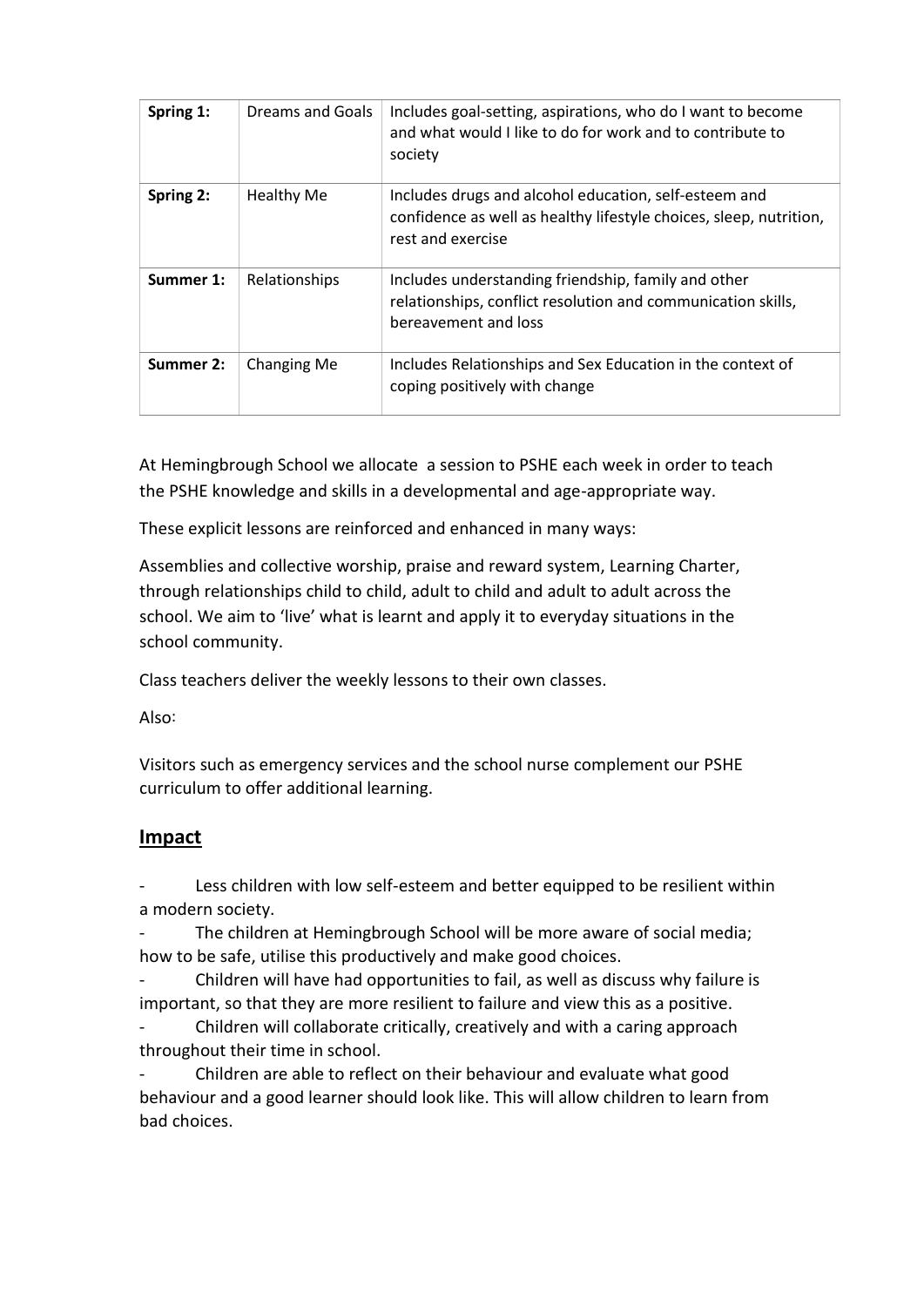## **Schemes:**

Staff follow the Jigsaw scheme. They can supplement with other resources, as they see fit. These include: CEOP, NSPCC, Think u know and childnet.

### **Assessment:**

Teachers assess children's work in PSHCE by making informal judgements about achievement of Teaching and Learning objectives as they observe them during lessons (in the moment). Children self-assess every lesson.

At the end of each Key Stage, the teacher makes a summary judgement about the work of each pupil in relation to the National Curriculum level of attainment. They record this on Otrack using entering, developing or secure. We use this as the basis for assessing the progress of the child and for completing reports to parents.

# **Equal opportunities**

At Hemingbrough School we promote respect for all and value every individual child. We also respect the right of our children, their families and our staff, to hold beliefs, religious or otherwise, and understand that sometimes these may be in tension with our approach to some aspects of Relationships, Health and Sex Education.

# **Provision for Inclusion: SEND/additional needs/Pupil premium**

All pupils will have equal opportunities to reach their full potential across the PHSCE curriculum and are given the opportunity to access the curriculum at their year group age.

Teachers will:

- set suitable learning challenges with scaffolds if needed.
- respond to individual pupil's learning needs in accordance with their education plans.
- overcome barriers to learning for individuals and groups by modelling, scaffolding and offering paired and group work in mixed ability.
- offer support or differentiate homework.
- differentiate class work by supporting not constricting the curriculum.

# **Health and Safety/Safeguarding**

When learning about first aid:

- children must be taught how to safely administer first aid.
- children will not practise resuscitation on real people.
- children will not learn the Heimlich on a real person.

If at any point staff are concerned about a child they must report it immediately to the CPO (Mrs Chappel) and fill in the correct paperwork.